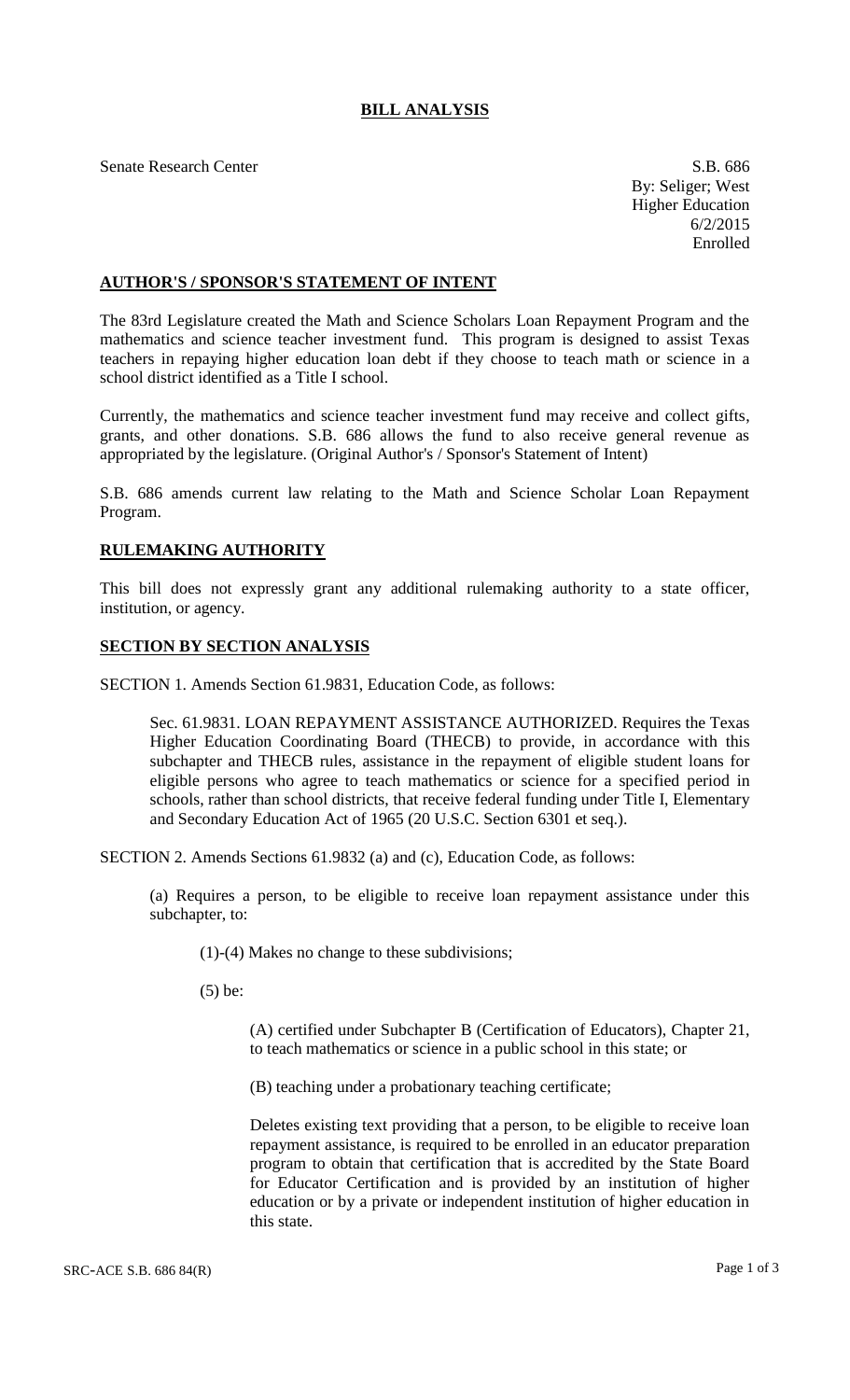(6) have been employed for at least one year as a teacher teaching mathematics or science at a public school that receives funding under Title I, Elementary and Secondary Education Act of 1965 (20 U.S.C. Section 6301 et seq.), rather than a public school located in a school district that that receives funding under Title I, Elementary and Secondary Education Act of 1965 (20 U.S.C. Section 6301 et seq.);

(7)-(10) Makes no change to these subdivisions.

(c) Requires a person, to receive loan repayment assistance under this subchapter, to enter into an agreement with THECB that includes the following provisions:

(1) the person will accept an offer of full-time employment to teach mathematics or science, as applicable based on the person's certification, in a public school that receives funding under Title I, Elementary and Secondary Education Act of 1965 (20 U.S.C. Section 6301 et seq.), rather than a public school located in a school district that receives funding under Title I, Elementary and Secondary Education Act of 1965 (20 U.S.C. Section 6301 et seq.);

(2)-(4) Makes no change to these subdivisions.

SECTION 3. Amends Section 61.9837(b), Education Code, as follows:

(b) Provides that the fund is a dedicated account in the general revenue fund and consists of:

(1) Makes a nonsubstantive change;

(2) any amounts appropriated by the legislature for the fund; and

(3) Creates this subdivision from existing text. Makes no further change to this subdivision.

SECTION 4. Amends Sections 61.9839(a) and (b), Education Code, as follows:

(a) Authorizes an eligible person to continue to receive loan repayment assistance if the person continues to teach in a public school that receives funding under Title I, Elementary and Secondary Education Act of 1965 (20 U.S.C. Section 6301 et seq.), rather than authorizes an eligible person to continue to receive loan repayment assistance if the person continues to teach in a public school described by Section 61.9832(a)(7), after the first four years of teaching service required, rather than after the first four years required for eligibility, under Section  $61.9832(c)(2)$  (requiring the person to complete four consecutive years of employment as a full-time classroom teacher in a school described by Subdivision (1) whose primary duty is to teach mathematics or science, as applicable, based on the person's certification in order to receive loan repayment assistance under this subchapter).

(b) Prohibits the person from receiving more than 75 percent of the maximum annual amount of the loan repayment assistance as determined by THECB if an eligible person transfers to a public school that does not receive funding under Title I, Elementary and Secondary Education Act of 1965 (20 U.S.C. Section 6301 et seq.), after the first four years required for eligibility under Section  $61.9832(c)(2)$ , rather than if an eligible person transfers to a public school located in a school district that does not receive funding under Title I, Elementary and Secondary Education Act of 1965 (20 U.S.C. Section 6301 et seq.), after the first four years required for eligibility under Section 61.9832(c)(2).

SECTION 5. Repealer: Section 61.9837(f) (prohibiting the legislature from appropriating general revenue to the mathematics and science teacher investment fund), Education Code.